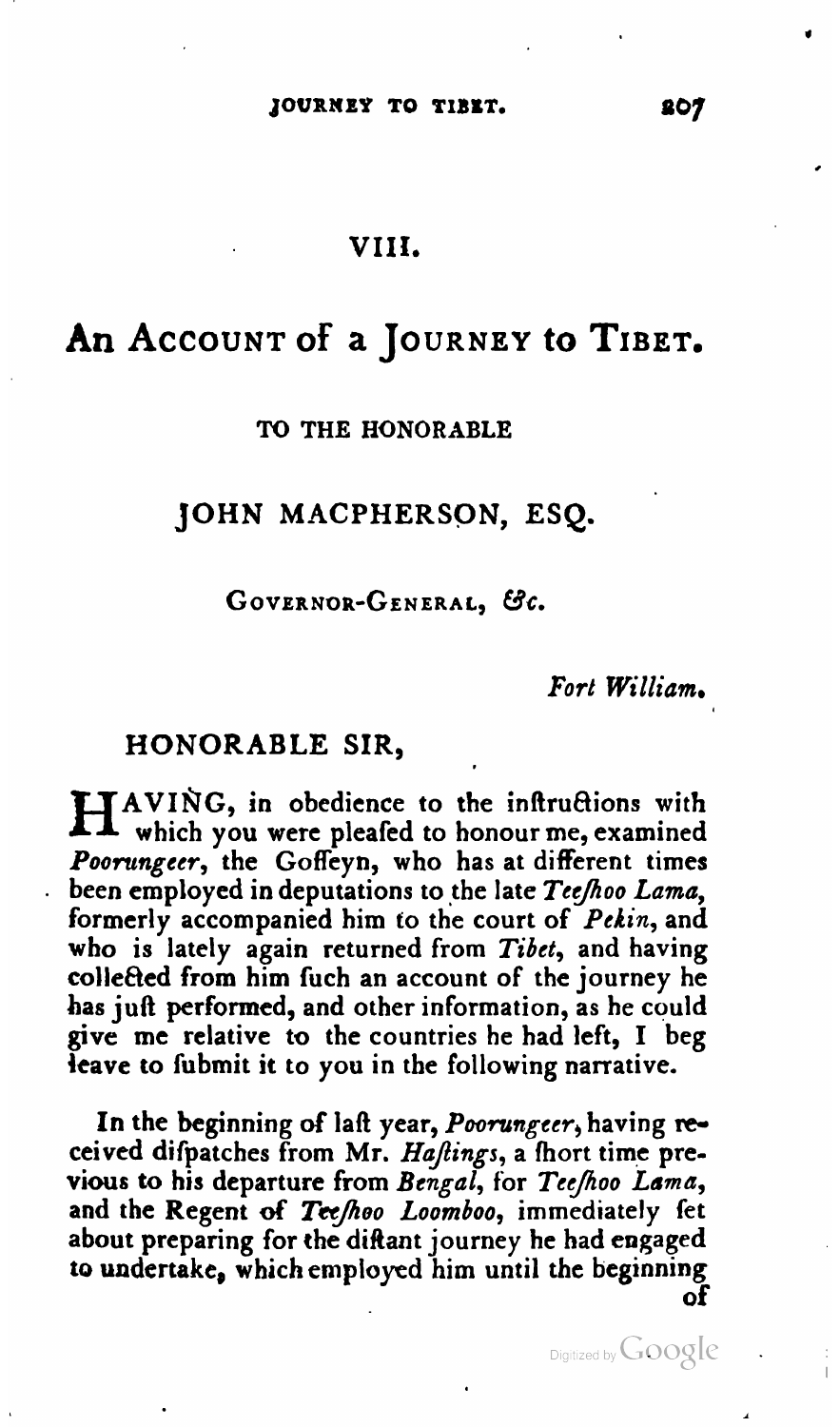of the following month of March, when I beg leave - to recal to your remembrance, I had the honor to pre-<br>fent him to you for his difmiffion. He then comfent him to you for his difmiffion. menced his journey from Calcutta, and early in the month of April had paffed, as he relates, the limits of the Company's Provinces, and entered the mountains that conftitute the Kingdom of Bootan, where, in the profecution of his journey, he received from the fubjects of the Daib Raja, the moft ample and voluntary affiftance to the frontier of his territory; nor met with any impediment to oppofe his progress until he came<br>upon the borders of Tibet. Here he was compelled to halt for near a fortnight by a heavy fall of fnow, that commenced upon his arrival, and continued inceffantly for the fpace of **fix** days, covering the face of the country to fo great a depth, as totally to put a flop to all travelling, and render it imprafiicable for him to proceed uhtil a thaw fucceeded to open the communication. During the time of his confinement at *Phari*, he fays, fuch was the feverity of the cold, and the injurious effect fo rapid a tranfition from a temperate climate had on the health of himielf and his companions, that it left him little room to doubt, if an early change had not fortunately taken place, and permitted his advance, that they muft all have fallen victims to the inclemency of the weather.

However, as early as it was poffible for him to leave *Phari*, he proceeded by long flages on his journey, and, without encountering any further difficulty, on the 8th of May following, reached Teefhoo Loomboo, the capi-<br>tal of Tibet. Immediately upon entering the Monaftery, the went to the Durbar of the Regent Punjur Intinnec Nemohein to announce his arrival, and the purpole of his commiffion. Quarters were then allotted for bis refidence, and an hour fixed for him to wait upon Teehoo Lama; who, as he was informed the following morning, intended to leave the Palace to occupy one. of

Digitized by GOOgle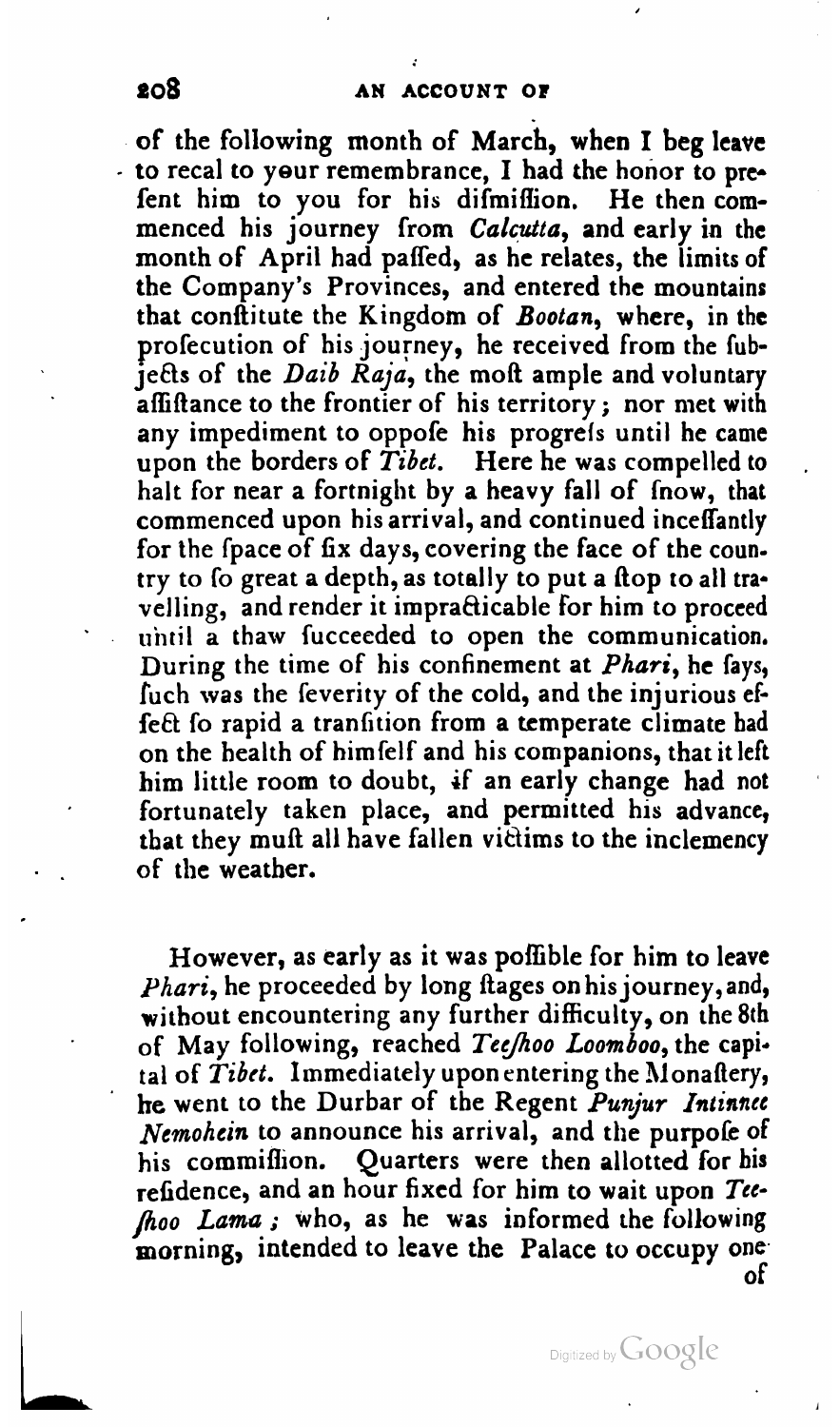**of** his gardens, fituated on the plain within fight of the Monaftery, where it was vifible a confiderable encampment had been formed. The Lama quitted his apartment at the firft dawn of day. and was lodged in the tents pitched for his accommodation before the fun had**rilen.** 

In the courfe of the morning, at the hour appointed for his admiffion, Poorungeer went down to the Lama's tents. He heard, on entering the gates of the enclofure, that the young Lama was taking his recreation in the garden, ranging about, which became with him a very favourite amufement. As it was at this time in **Tibet**  the warmeft part of the year, that he might enjoy the benefit of the air, his attendants had chofen a fpot where the trees afforded a complete fhade, to place an elevated feat of cufhions for the young Lama, after his exercife, to reft upon. In this fituation Poorungeer found him, when fummoned to his prefence, attended by the Regent, his parents, Soopoon Choomboo, the cup-<br>bearer, and the principal officers of the court. After bearer, and the principal officers of the court. making three obeifances at as remote a diftance as it waspoffible, Poorungeer approached, and prefented to the Lama, according to the cuftom of Tibet, a piece of white pelong, and then delivered the letters and prefents with which he had been charged. The packages were all immediately opened before the Lama, who had every article brought near to him, and viewed them feparately-one by one. The letter he took into his **own**  hand, himfelf broke the feal, and taking from under the cover a firing of pearls, which it encloled, ran them over between his fingers, as they read their rofaries, and then with an arch air placed them by his **iide,** nor would, while the narrator was in his prefence, permit any one to take them up. Poorungeer fays the young Lama regarded him with a very kind and fignificant look,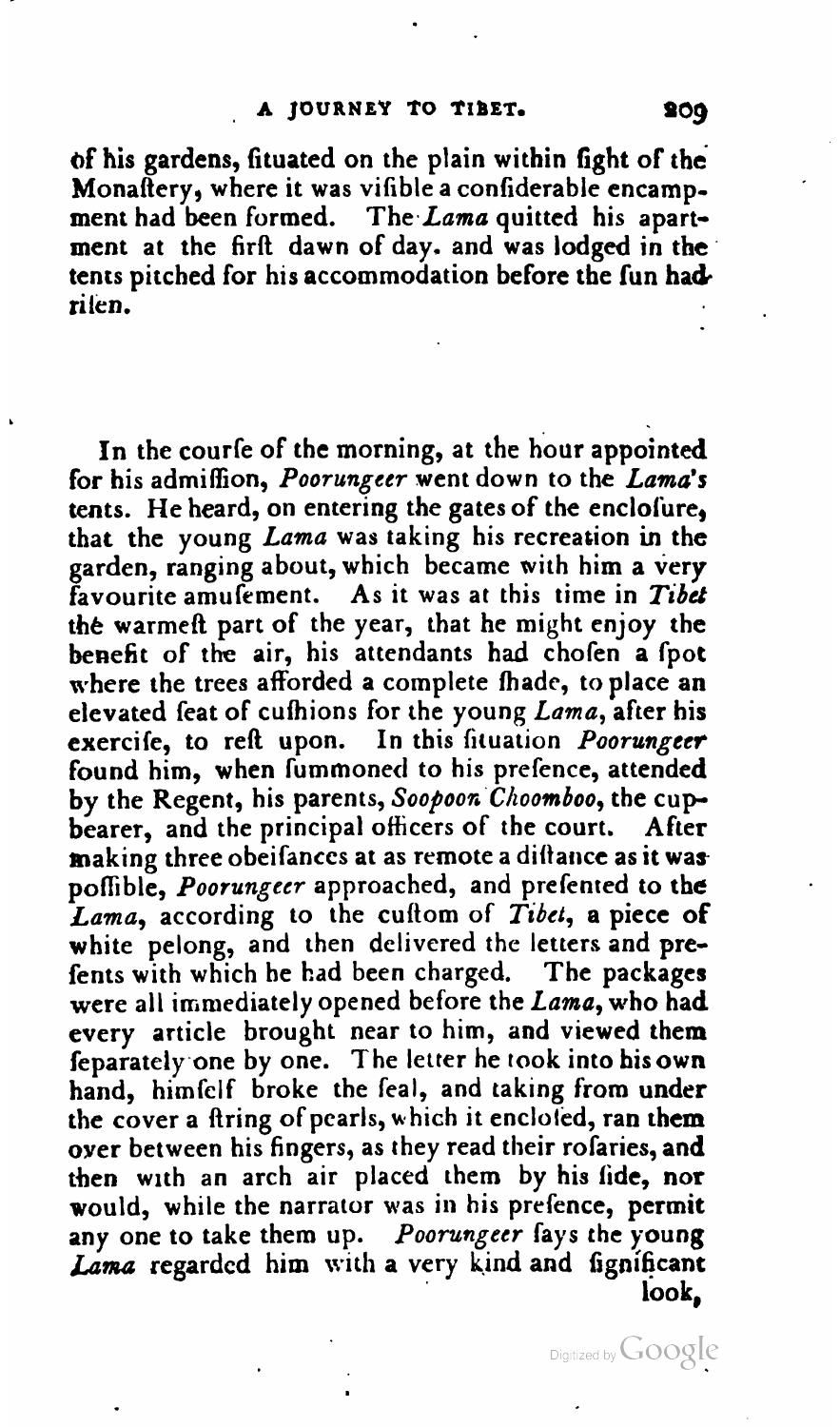look, fpoke to him in the Tibet language, and alked him if he had had a fatiguing journey. The interview lafted more than an hour, during all which time the Lama fat with the utmoft compofure, not once attempting to quit his feat, nor difcovering the leaft forward uneafinefs at his confinement. Tea was twice brought in, and the Lama drank a cup each time. When ordered to accept his difmiffion, *Poorungeer* approached the Lama, and bowing before him, prefented his head uncovered to receive his bleffing, which the young Lama gave by firetching out his hand, and laying it upon his head. He then ordered him, as long as he refided at Teefhoo Loomboo, to come to him once every day.

The following morning *Poorungeer* waited upon the Regent at his apartments in the Palace, to whom, after obferving the cuftomary forms of introduction, he delivered his difpatches. After this he viiited **Soopooa**  Choomboo, the Lama's parents, and others, to whom he was before known, and fays he experienced from all quarters the mofi cordial and kind reception ; for they had been long ufed to confider him as an agent of the Government of *Bengal*. He found no change whatever to have enfued in the adminifiration fince his attendance upon me in  $Tibet$ . The country enjoyed perfect tranquillity; and the only event that had taken place ofimportance in their annals, was the inauguration of **the**  infant Lama, which happened the preceding year ; **.and**  as this confiitutes a concern of the higheft moment, whether confidered in a political or religious point of view, being no lefs than the recognizance, in an infant form, of their regenerated immortal Sovereign and Ecclefiaftical Supreme, I was induced to beftow more tban common pains to trace the ceremonies that attended the celebration of fuch a great event, conceiving that **tbc** novelty of the fubjeQ might render the account curious, if even it fhould be found to contain no infor**ma tim** 

**210** 

 $\cdot$  Digitized by  $Google$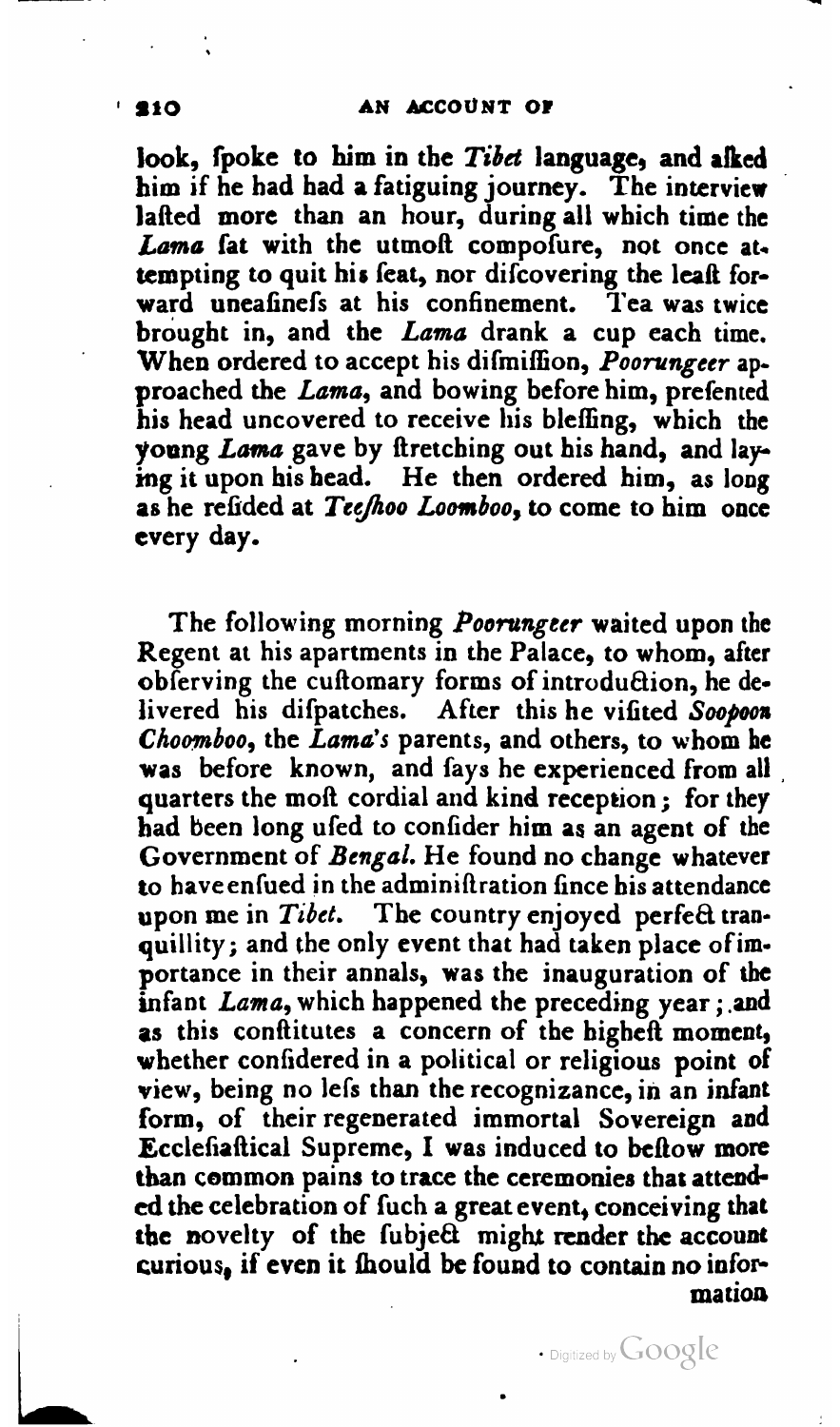mation of real utility. I fhall therefore, without further apology, fubjoin the refult of my enquiries, premifing only, that my authority for the delcription **ir**  derived principally from Poorungeer, and confirmed, with fome additional particulars, by the concurring reports of a Goffeyn who was at that time himfelf **pre**fent on the fpot.

The Emperor of China appears, on this occafion, to have affumed a very confpicuous part, in giving teftimony of his relpeft and zeal for the great religious Father of his Faith. Early in the year 1784, he difpatched Ambaffadors from the court of *Pekin* to *Tcc-*Jhoo Loomboo, to reprefent their Sovereign in fupport**ing** the dignity of the High PrieA, and do honor to the occafion of the affumption of his office. Dalai Lama, and the Viceroy of Laffa, accompanied by all the court, one of the *Chinese* Generals flationed at *Laffa*, with a part of the troops under his command, two of the four magiftrates of the city, the heads of every monaftery throughout Tibet, and the Emperor's Ambaffadors, appeared at Teefhoo Loomboo to celebrate this epocha in their theological inflitutions. The 28th day of the feventh moon, correfponding nearly, as their year'commences with the vernal equinox, to the middle of October, 1784, was chofen as the moft aufpicious for the ceremony of inauguration; a few days previous to which the *Lama* was conducted from *Terpaling*, the Monaftery in which he had paffed his infancy, with every mark of pomp and homage that could be paid by an enthufiaftic people. So great a concourfe, as affembled either from curiofity or devotion, was never feen before; for not a perfon of any condition in Tibet was abfent who could join the fuite. The proceffion was hence neceffarily confirained to move fo **flow,** that though Terpaling is fituated at the diftance of twenty miles only from TecJoo *Loomboo,* three days expired in *the* performance of this hort march. The **tit&** halt **was made** I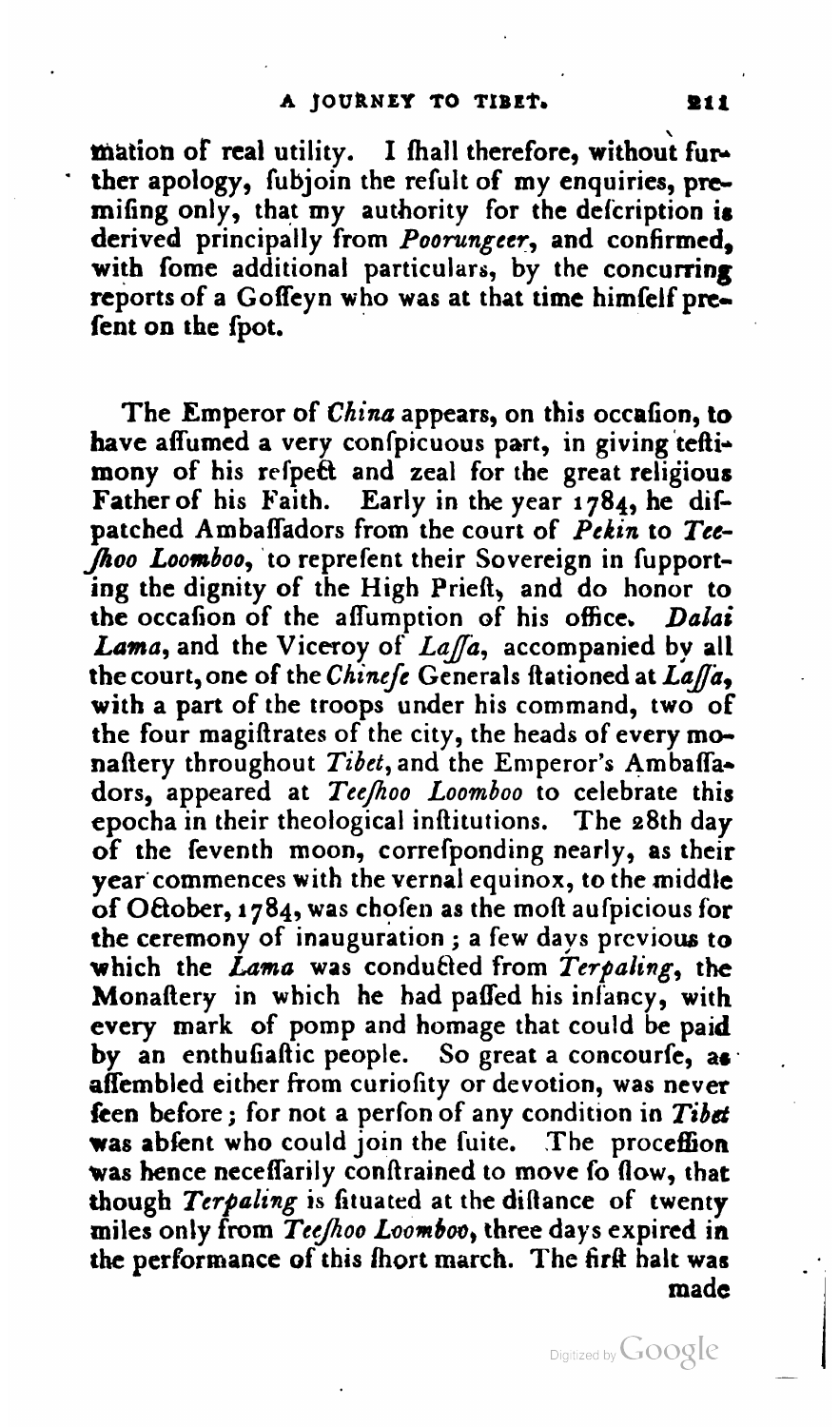made at Tfondue; the fecond at Summaar; about fix miles off whence the moft fplendid parade was referved for the **Lama's** entry on the third day ; the account of which is given me by a perfon who was prefent in the proceffion. The road, he fays, was previoufly prepared by being whitened with a waih, and having piles of Aones heaped up, with fmall intervals between, on either fide. The retinue paffed between a double row of priefts, who formed a fireet extending all the way from *Summaar* to the gates of the Palace. Some of the priefts held lighted rods of a perfumed compofition, that burn like decayed wood, and emit an aromatic fmoke; the reft were furnifhed with the different mufical inflruments they ufe at their devotions, fuch as the **gong,** the cymbal, hautboy, trumpets, drums, and fafhells, which were all founded in union with the hymn they chanted. .The croud of fpectators were kept without the fireet, and none admitted on the high road, but fuch as properly belonged to, or had a prefcribed place in, the procefion, which was arranged in the following order.

The van was led by three military commandants, **ot**  governors of diftricts, at the head of 6 or 7000 horfemen, armed with quivers, bows, and matchlocks. their rear followed the Ambaffador, with his fuite, carrying his diploma, as is the cuftom of China, made up in the form of a large tube, and faftened on his back. Next the ChinefeGeneral advanced with the troops under his command, mounted and accoutred after their way with fire arms and fabres; then came a very numerous group, bearing the various Aandards and infignia of Hate. Next to them moved a full band of wind and other fonorous inftruments; after which were led two horfes, richly caparifoned, each carrying two large circular fioves, difpofed like panniers acrofs the **horfe's** back, and filled with burning aromatic woods - **There**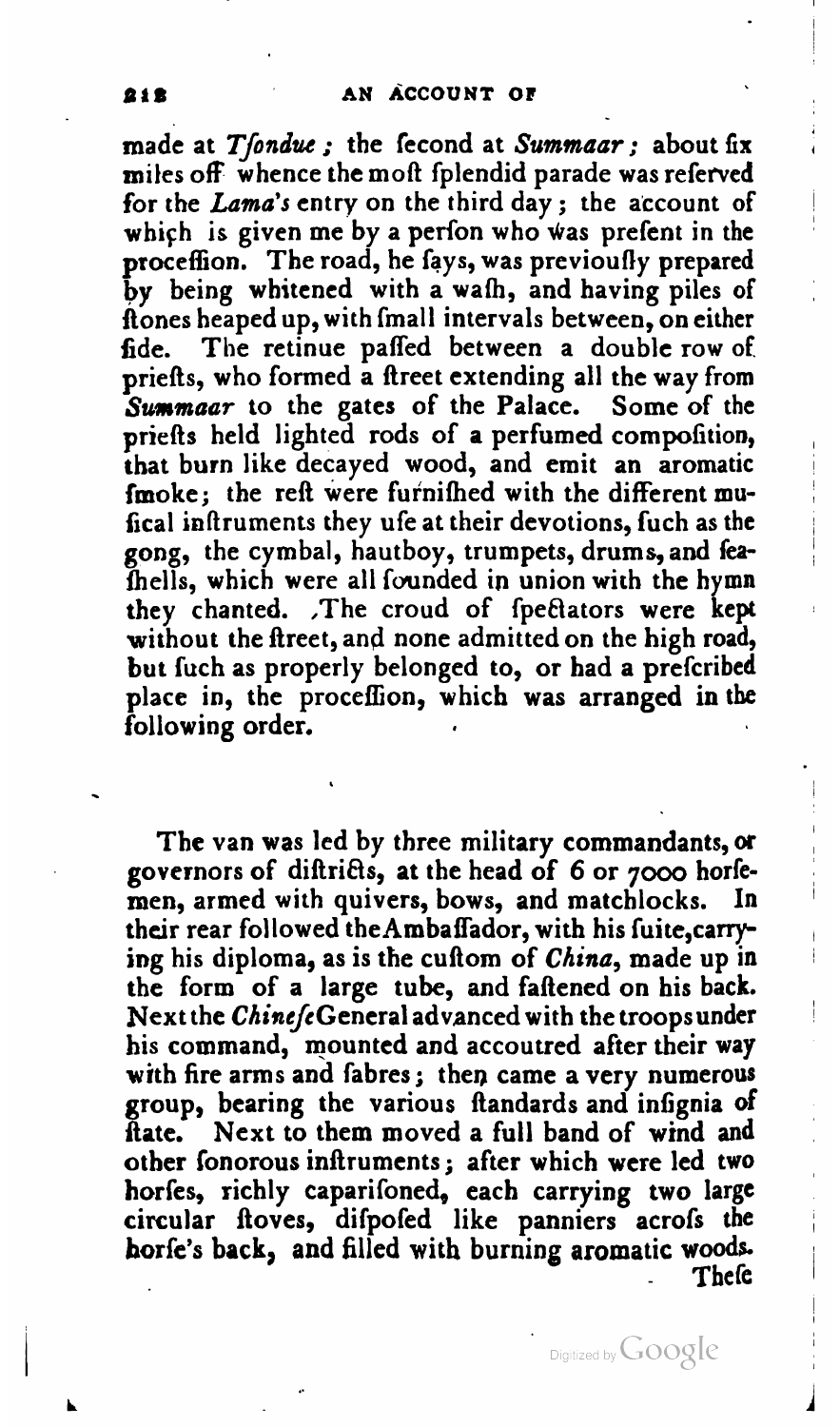Thele were followed by a fenior prieft, called a *Lama*, who bore a box, containing books of their form of prayer, and fome favourite idols. Next nine fumptuary horfes were led, loaded with the Lama's apparel; after which came the priefis immediately attached to the Lama's perfon for the performance of daily offices in the Temple, amounting to about  $700$ ; following them were two men, each carrying on his fhoulder a large cylindrical gold infignium,em boffed with emblematical figures, (a gift from **the** Emperor of **China.)** The Duhunniers and Soopoons, who were employed in communicating addreffes, and diltributing alms, immediately preceded the **Lama's** bier, which was covered with **a.**  gaudy canopy, and borne by eight of the fixteen *Chi***nefc** appointed for this fervice. On one fide of the bier attended the Regent, on the other the Lama's Father. It was followed by the heads of the different monafteries; and as the proceffion advanced, the priefts who formed the firect fell in in the rear, and brought up the fuite, which moved at an extremely flow pace, and about noon was received within the confines of the Monaftery, amidft an amazing difplay of colours, the acclamations of the croud, folemn mufic, and the chanting of their priefis.

The Lama being fafely lodged in the Palace, the Regent and Soopoon Choomboo went out, as is a cultomary compliment paid to vifitors of high rank on their near approach, to meet and conduA Dclai **Lama** and the Viceroy of *Laffa*, who were on the way to Teefhoo Loomboo. Ther retinues encountered the following morning at the foot of Painom Caftle, and the next day together entered the Monaftery of Tee/hoo Loomboo, in which both Dalat Lama and the Viceroy were accommodated during their flay.

**The**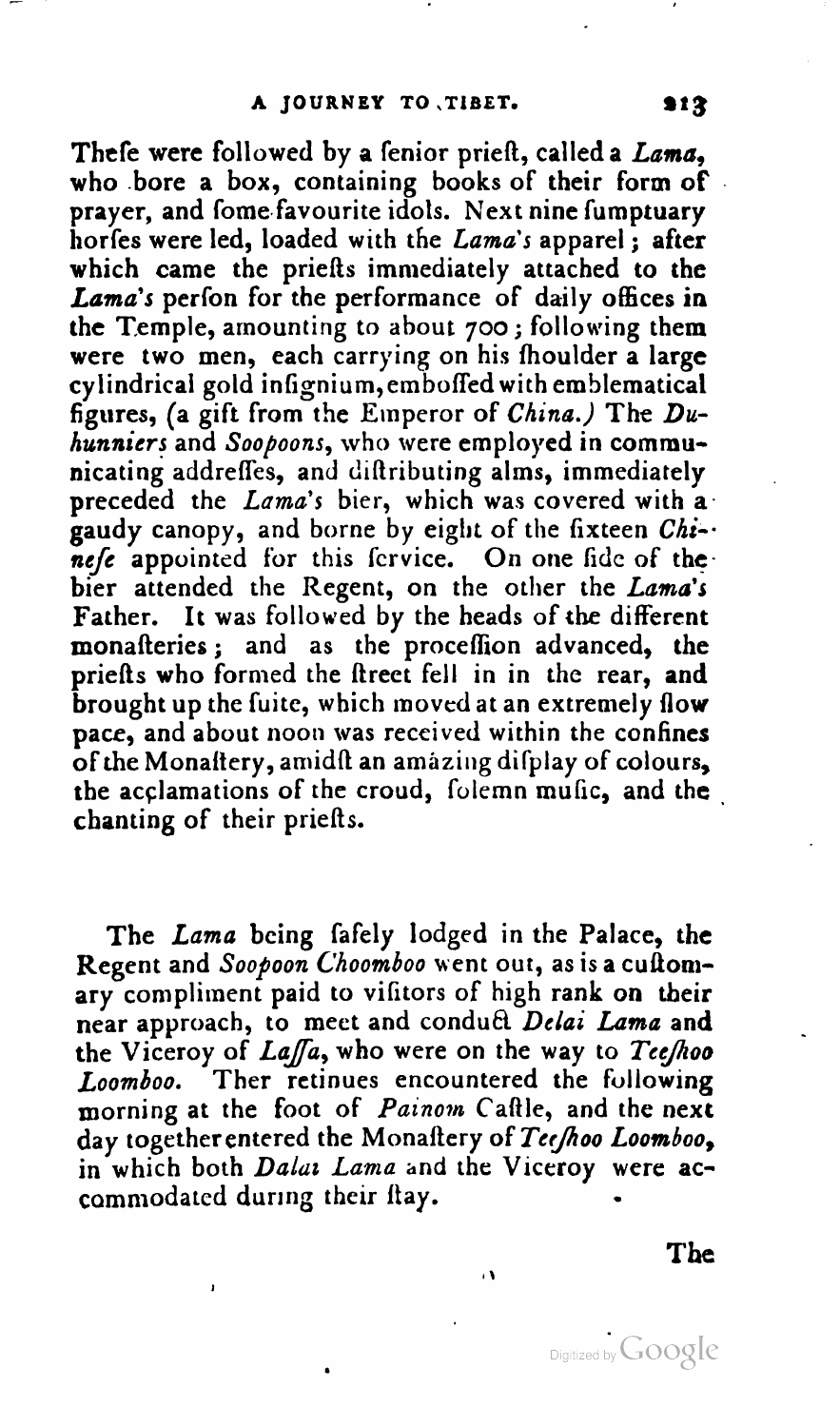The following morning, which **was** the third after *TecJoo* Lama's arrival, he was carried to the great Temple, and about noon feated upon the throne of his progenitors; at which time the Emperor's Ambaffador delivered his diploma, and placed the prefents with which he had been charged at the *Lama's* feet.

The three next enfuing days *Dalai Lama* met *Tee*  hoo Lama in the Temple, where they were affifted by all the priefts in the invocation and public worthip of their Gods. The rites then performed completed, as I underftand, the bufinefs of inauguration. During this interval, all who were at the capital were entertained at the public expence, and alms were diftributed without referve. In conformity likewife to previous notice, circulated every where for the fame fpace of time, univerfal rejoicingsprevailed throughout *Tibet.* Banners were unfurled on all their fortreffes, the peafantry filled up the day with mufic and feltivity, and the night **was**  celebrated by general illuminations. **A** long period was afterwards employed in making prefents and public entertainments to the newly inducted *Lama*, who, at the time of his accefion to the Mufnud, or (if I may ufe the term) Pontificate, of Teefhoo Loomboo, was not three years of age. The ceremony was begun by Dalai Lama, whole offerings are faid to have amounted to a greater value, and his public entertainments to have been more fplendid, than the reft. The fecond day was dedicated to the Viceroy of *LaJa.* The third to the *Chincfe* General. Then followed the Culloong or Magiftrates of Laffa, and the reft of the principal perfons who had accompanied Dalai Lama. After which the Regent of *Tcejoo Loomboo?* and all that were **de\***  pendent on that government, were feverally admitted, according to pre-eminence of rank, to pay their tributes of obeifance and refpect. As foon as the acknowkedgments of all thofe were received who were admi-<br>fible **I fi** blc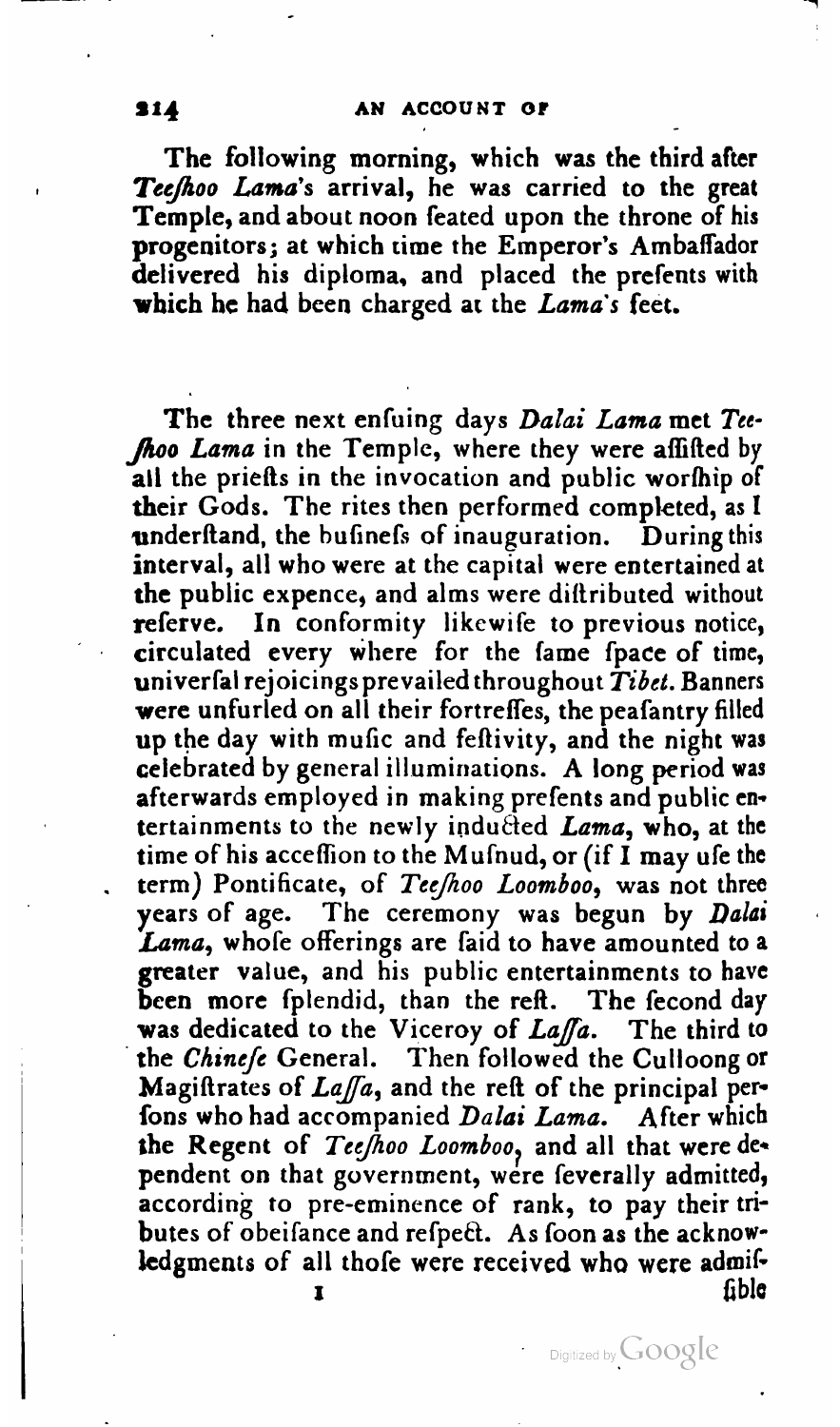fible to the privilege, Teefhoo Lama made, in the fame order, fuitable returns to each, and the conlummation lafted forty days.

Many importunities wete ufed with *Dahi* Lama to prolong his ftay at Tee/hoo Loomboo, but he excufed himfelf from incumbering the capital any longer with fo numerous a concourfe of people as attended on his movements, and deeming it expedient to make his abfence as fhort as pofible from the feat of his authority, at the expiration df forty days he withdrew with all his fuite to Laffa, and the Emperor's Ambaffador received his difmiffion to return to **China:** and thus terminated this famous feflival.

With refpect to the lately eftablifhed commercial intercourfe, *Poorungeer* informs me, that though fo early, he found himfelf not the **firfi** perfon who had arrived at Teefhoo Loomboo from Bengal. Many merchants had already brought their commodities to market, and others followed before he left it. He heard from no quarter any complaint of impediment or lofs. and concludes, therefore, that all adventurers met the fame eafy accefs and ready aid, as he himfelf had every where experienced. The markets are well flocked with *Englifh* and *Indian* articles, yet not in fo great **a** degree as to lower the value of commodities below the prices of the two or three laft preceding years. Bullion was fomewhat reduced in worth in comparifon with the year **1783.** A pootree, or bulfe of gold **dufi,** the fame quantity that then fold for twenty-one indermillees, was procurable of a purer quality for nineteen and twenty indermillees. A talent of filver, which was then  $500$ , was **450** indermiliees; **ib** that the exchange was much in favor of the trader.

Poorungccr,

Digitized by  $Google \cdot$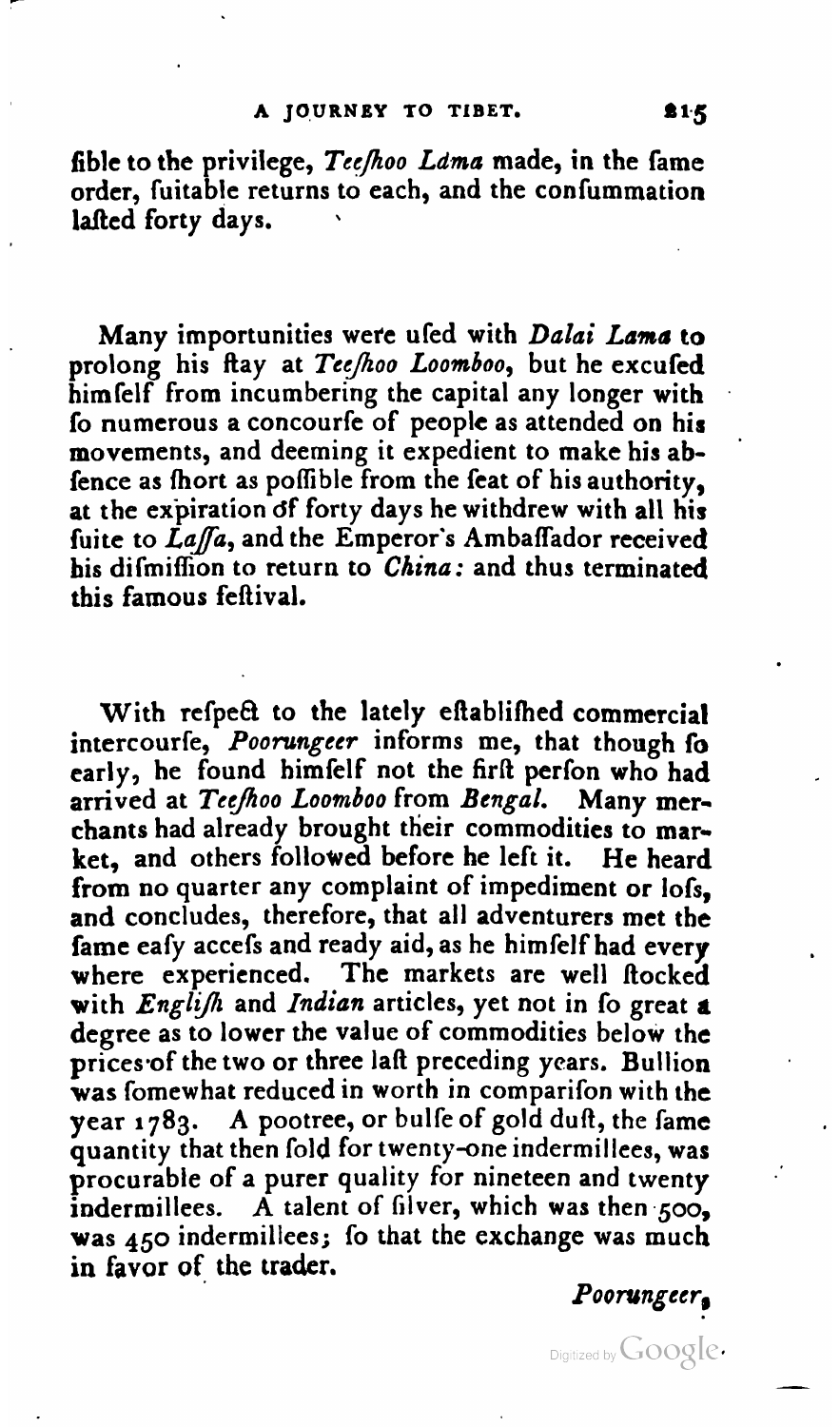Poorungeer, during his refidence at Teefhoo Loomboo, had very frequent interviews with the Regent and the Minifters, and affures me, he found the heartieft difpofitions in them to encourage the commercial intercourfe eftablifhed under the aufpices of the late Governor-General, whole departure, however, the Regent regretted, as the lofs of the firlt friend and ally he became connected with, of, I believe it may be faid, any foreign nation; in whom was acknowledged alfo the original means of opening the communication, and of commencing a correfpondence, between the Governments of *Bengal* and *Tibet*; and although it may be obferved that, in confequence of his having, from the beginning, been ufed exclufively to addrefs himfelf to, and acknowledge alone the agents of, Mr. Haftings, his attachments to the *Englift* nation had grown not without a great degree of perfonality; yet, free from **ap** unworthy capricioufnefs of temper, he defcended not to take advantage of the opening offered by his friend's departure to clofe the new connection. For fuch was the refpect he had learnt to entertain for our national integrity of character, that, under the apparent conviction our views tended to no fcheme of ambition, but were confined merely to objects of utility and curiofity, Poorungeer affures me, he expreffed an anxious defire for continuing with the fucceeding Governor-General, the exercife of thofe offices of friendship fo long fupported by his predeceffor; and in the hope that his would be met with equal wihes, determined to invite you to join him in prclcrving the fame inter courfe of commerce and correfpondence, fo effentially calculated for the benefit of both countries. In confequence of which, the Lama and the Regent addreffed the letters Poorungeer had the honour to deliver to you; tianflations of which having, in obedience to your directions, been applied for to your Perfian tranflator, **I now** fubjoin them.

Copy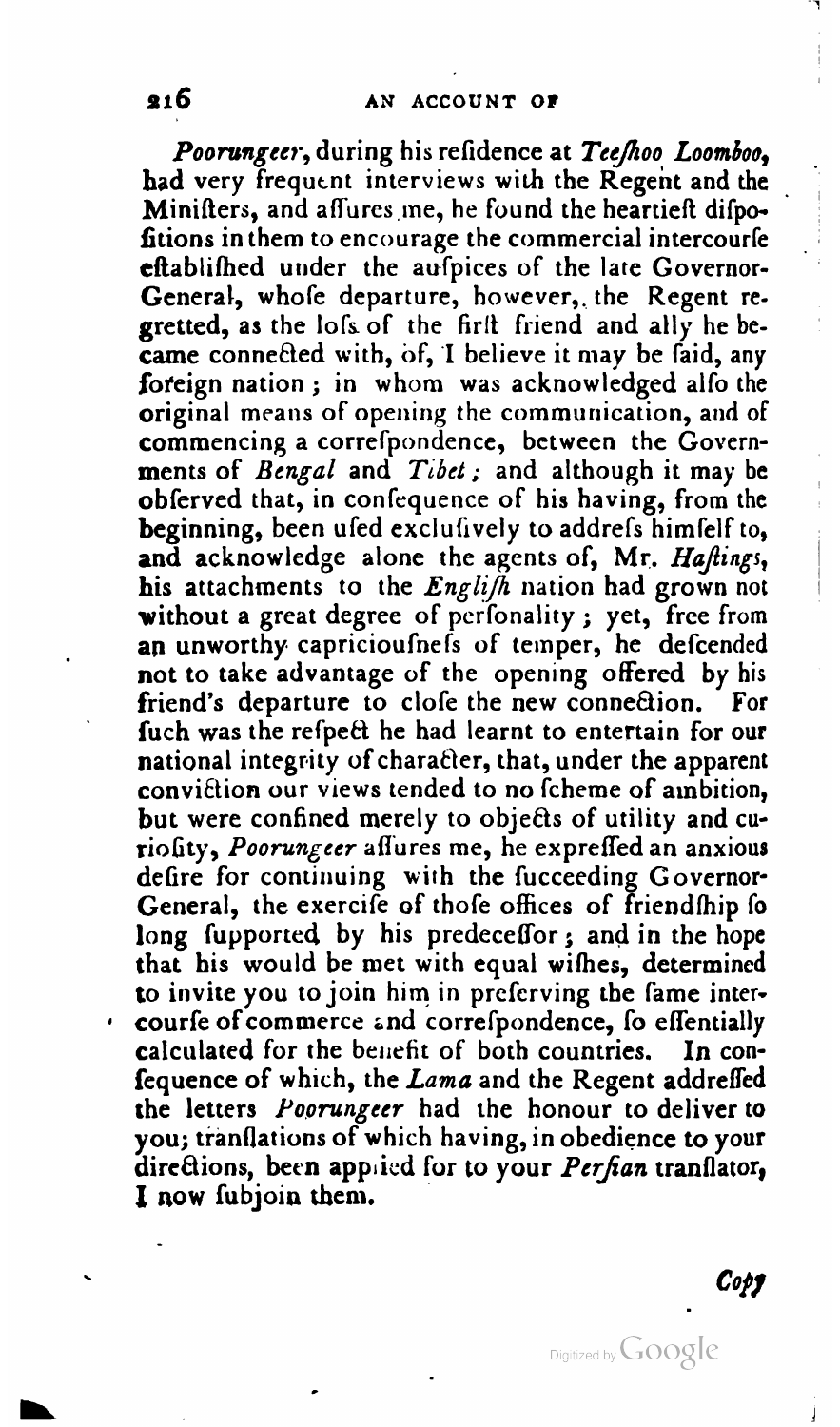#### A JOURNEY TO TIBET.

## Copy of a Letter from TEESHOO LAMA.

" God be praifed that the fituation of thefe countries " is in peace and happinefs, and I am always praying " at the altar of the Almighty for your health and pre-" fervation. This is not unknown: you are certainly " employed in protecting and affitting the whole world, " and you promote the good and happinefs of mankind. "We have made no deviation from the union and una-" nimity which exifted during the time of the firft of " nobles, Mr. Haftings, and the deceafed Lama; and " may you alfo grant friendfhip to thefe countries, and " always make me happy with the news of your health, " which will be the caufe of eafe to my heart, and con-" firmation to my foul. At this time, as friendly offer-"ings of union and unanimity, I fend one handker-" chief, one ketoo of filver, and one piece of cochin. "Let them be accepted."

## From the RAJAH of Teefhoo Loomboo.

" God be praifed that the fituation of thefe countries " is in peace and happiness, and I am always praying " at the altar of the Almighty for your health and pre-" fervation. This is not unknown: I am conftantly " employed in promoting the advantage of the fubjects " and the fervice of the newly-feated Lama, becaufe "the newly-feated Lama is not diftinct from the de-" ceafed Lama, and the light of his countenance is " exalted. Grant your friendfhip to Poorungeer Gof-" feyn.

" Maintain union, and unanimity, and affection, like " the firft of nobles, and every day make me happy " with the news of your health and profperity: and " beftow favors like the firft of nobles, and make me Vol. I. <sup>66</sup> happy R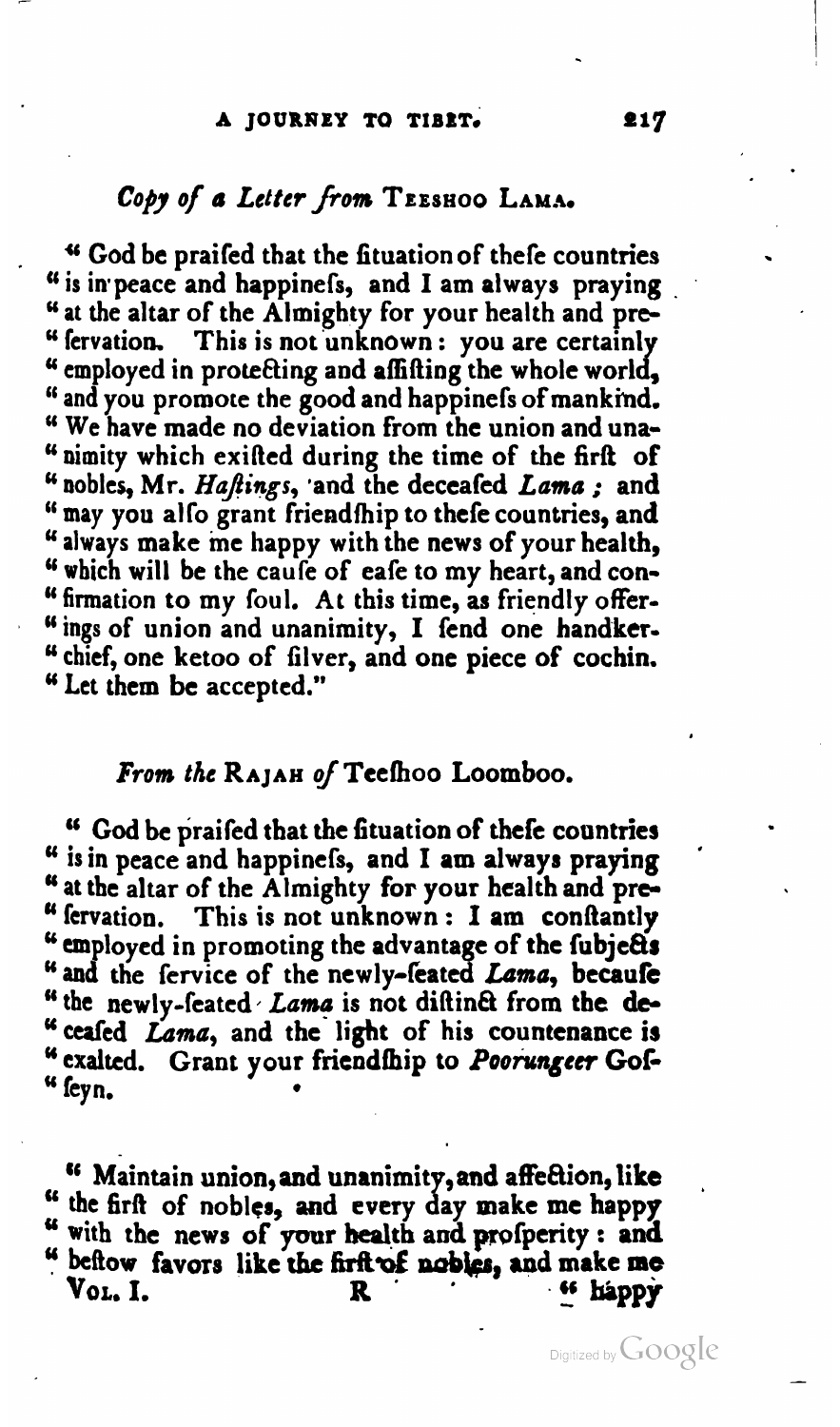" happy with letters, which are caules of confolation. **ss** At this time, as friendly offerings of uniw, and **Cc** affeaibn, and unanimity, I fend one handkerchief, **CL** three tolah of gold, and one piece of cochio, **Let**  <sup>44</sup> them be accepted."

*Poorungccr,* having teceived there dirpatches in **the.**  beginning of October, after a refidence of five months.<br>at Tee/hoo Loomboo, took leave of the Lama and the. Regent, and fet out on his return by the fame route he came to *Bengal*. The weather at this feafon of the year being moft extremely favorable for travelling, he experienced no delay or interruption in the courfe of his, journey through *Tibet* and *Bootan*, but arrived at. *Rwrgporc* early in December, whence he proceeded **as**  expeditioufly as poffible to the Prefidency; where, to his great mortification and concern, he finds, upon his arrival, his affairs involved in great difirefs ; the little territory his adopted Chela was left in charge of, having, during his abfence, been violently invaded by *Rauj* Chund, a neighbouring Zemeendar, and to the amount of fifty begas forcibly taken out of his hands. Prevailed on by his earneft repeated folicitations, I am induced. to fay for him, that in your juitice and **favor,**  are his only hopes of relief from his embarraffments; and he humbly fupplicates your protection in reftoring. and fecuring him in the poffeffion of his invaded right. The liberty of this intercefion, I am confident to think,. would **be** forgiven, were it not in favor of one **who** ha: rendered to this Government various ufeful fervices; but as, though of trivial importance, it affords **a.**  authentic infiance of the enc'roaching difpofition of inferior Zemeendars. Yet another circumftance it may not be improper to point out. The ground alluded to is a part of the land fituated upon the weftern bank of. the river oppolite Calcutta, that was formerly granted. under a Sunnud of this Government to Teefhoo Lame,. -. **1 br** 

Digitized by GOOgle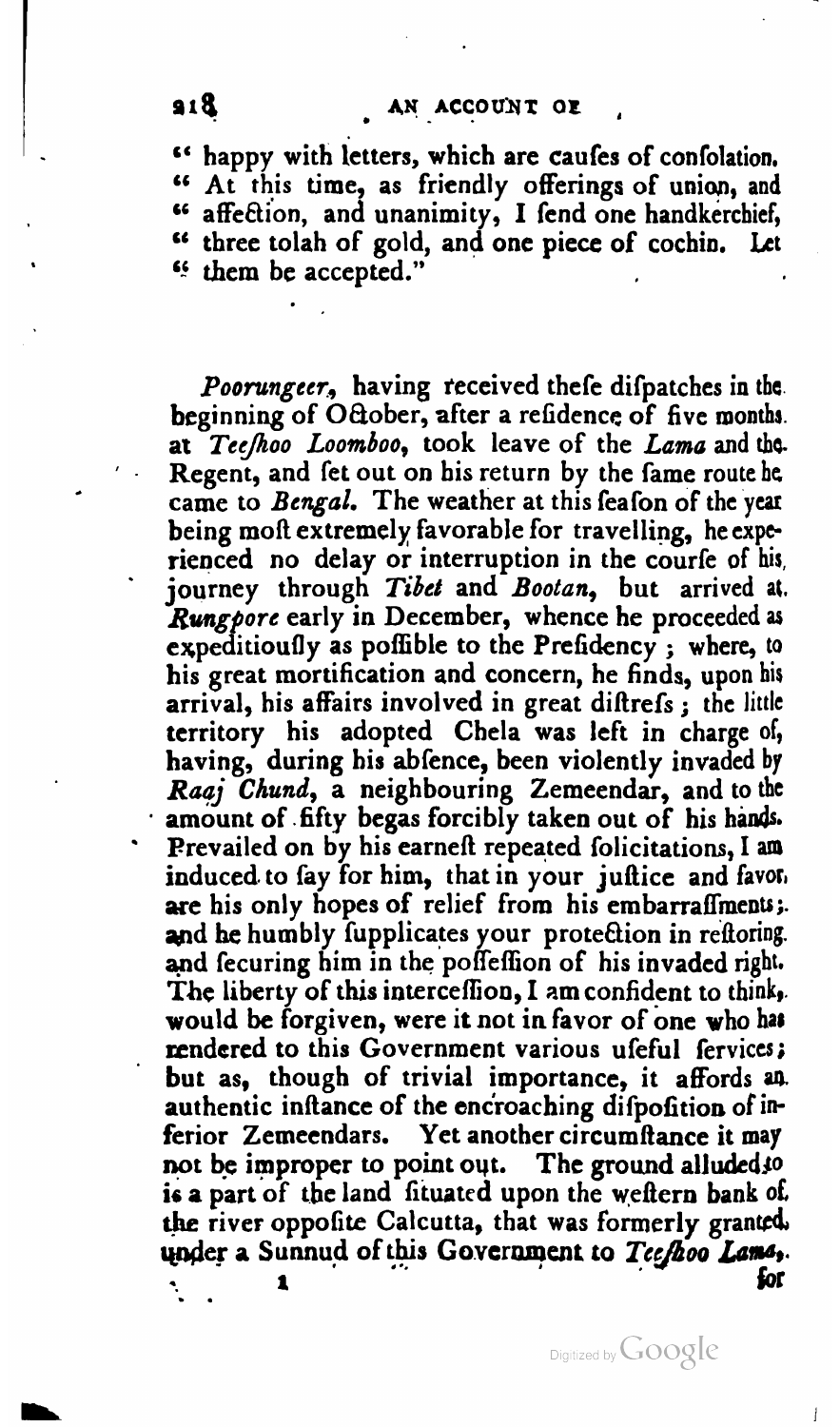#### A JOURNEY TO TIEET.

for the foundation of a temple of worthip, and as a refort for fuch pilgrims of their nation as might occafonally make visits to the confecrated Ganges.

Having, in conformity to your defires, done my beft endeavours literally to translate all the information Poorungeer could give me, I have now only to apologize for the prolixity of the account, which I have been induced to be particularly minute in, as I conceived every circumftance, however trivial, might be in fome degree interefting, that tends to illuftrate any trait in the national character of a people we are but recently become acquainted with, and with whom, in its extended views, it has been an object of this Government to obtain a clofer alliance.

I will not now prefume to intrude longer on your time, by adding any obfervations on conjectures deducible from the elevated importance your young ally feems rifing to, in confequence of the fignal refpect paid him by the moft exalted political characters known to his nation; but beg leave to repeat, that it is with infinite fatisfaction I learn from the reports of Poorungeer, the flourifhing ftate of the lately projected fcheme of trade, to promote which, he affures me, not any thing had been wanting in facility of intercourfe; that the adventurers who had invefted their property, had experienced perfect fecurity in conducting their commerce, carried their articles to an exceeding good market, and found the rate of exchange materially in their favor.

Thofe advantages authorize the inference, that it will no doubt encourage more extenfive enterprize; and permit me to add, I derive a confidence from the fuccefs of this infant effay, that infpires me with the ftrongeft R 2 hopes,  $\cdot$  .